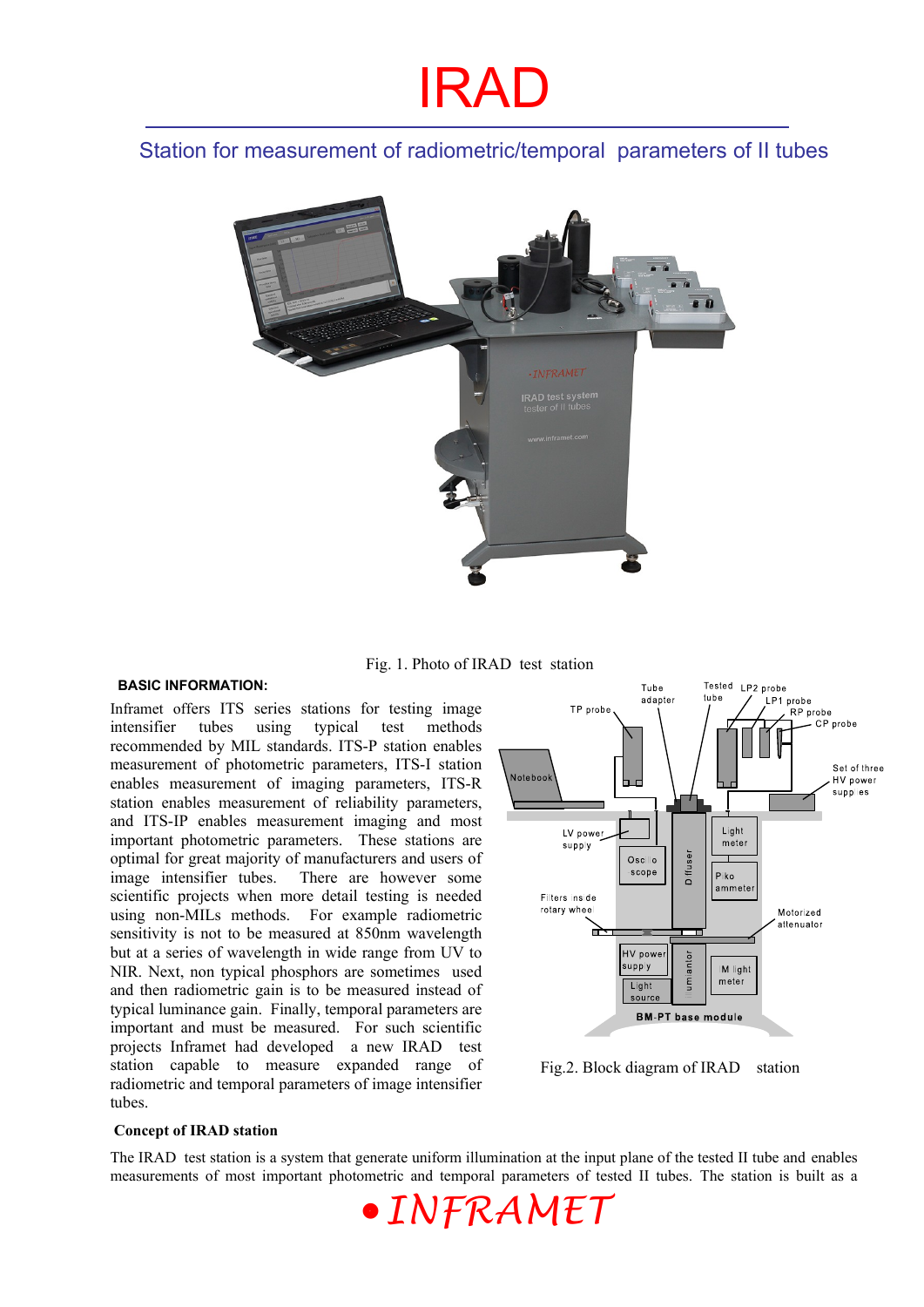### Station for measurement of radiometric/temporal parameters of II tubes

modern compact stand alone test station optimised for testing II tubes (not an archaic collection of different laboratory modules to be assembled by the user on a table). Practically all image intensifier tubes can be tested (different size: 16 mm, 18 mm or 25 mm; 30mm, 40mm; different generations: II, II+, III, IV; potted tubes or bare tubes).

IRAD test station is a special model advanced version of ITS-P station for measurement of photometric parameters of image intensifier tubes.

There are significant differences in comparison to typical ITS-P station:

a)special light source capable to emit light at at least 12 spectral bands (ITS-P station use only broadband light source)

b)ability to measure temporal parameters - ITS-P station: no such measurements

c)measurement of radiant emittance gain - ITS-P station: no such measurements.

d)ultra wide spectral band up to 1200nm ( up to 900nm in ITS-P station ).

The work concept is simple. The IRAD station illuminates tube photocathode with precisely controlled light flux and measures output intensity at the tube screen using a series of measuring tools (luminance probe, radiance probe, current probe, temporal probe).

Modules of IRAD station:

- 1. BM-PT base module,
- 2. LP1 luminance probe
- 3. LP2 luminance probe
- 4. RP radiometric probe
- 5. CP current probe
- 
- 6. TP temporal probe<br>7. Mechanical adapter Mechanical adapter for LP2 and TP probes
- 8. Set of mechanical adapters for potted and unpotted tubes (bare tubes)
- 9. Set of power cables for potted and unpotted tubes (bare tubes)
- 10. PS3 power supply (for BM-PT base module: DC12V/10A)
- 11. Set of three HV power supplies (option: one ultra high voltage unit can be built from two modules)
- 12. PC set for station control and measurements support
- 13. IRAD computer program
- 14. ITIME computer program

BM-PT is the main block of the IRAD station. BM-PT module in general serves as:

- 1. light source
- 2. rotary wheel with set of filters
- 3. illuminance meter
- 4. base holder for the tested tubes
- 5. DC 2.7V voltage source
- 6. meter for probes: CP current probe, RP radiometric probe, LP1 and LP2 luminance probes
- 7. oscilloscope for TP temporal probe

The light source contains two light channels: regulated polychromatic 2850K color temperature source, and the regulated 590 nm monochromatic light source for measurements of temporal parameters. Polychromatic light source has very wide illuminance range thanks to usage of computerized mechanical attenuator.

Set of filters placed in motorized rotary wheel enable measurement of photocathode radiant sensitivity and radiant emittance gain at least 12 wavelengths in the band from 400nm to 1200nm. Typical wavelengths are: 430 nm, 500 nm, 530 nm, 600 nm, 647 nm, 700 nm, 800 nm, 850 nm, 880 nm, 1000 nm, 1064 nm, 1200 nm.

IM meter is a high sensitivity illuminace meter of ultra high dynamic range that is used to measure illuminance level at the plane of photocathode of the tested II tube.

Base holder is used to fix position of the tested II tubes (after adding suitable adapters). DC 2.7V voltage source is used to power tested potted II tubes.

On the top platform of BM-PT base module two sockets for probes are located. First socket is dedicated for CP current probe, RP radiometric probe, LP1 luminance probe and LP2 luminance probe. This socket is connected to very sensitive picoammeter of ultra high dynamic range that is used to measure light level on the tested tube screen using RP, LP1 and LP2 probe, and to current measurements of bare tubes.

Second socket is dedicated for TP temporal probe and this socket is connected with internal oscilloscope. This configuration is used for measurements of tubes temporal parameters.

Internal source of low voltage in BM-PT module can provide power supply for any commercially available potted II tube.

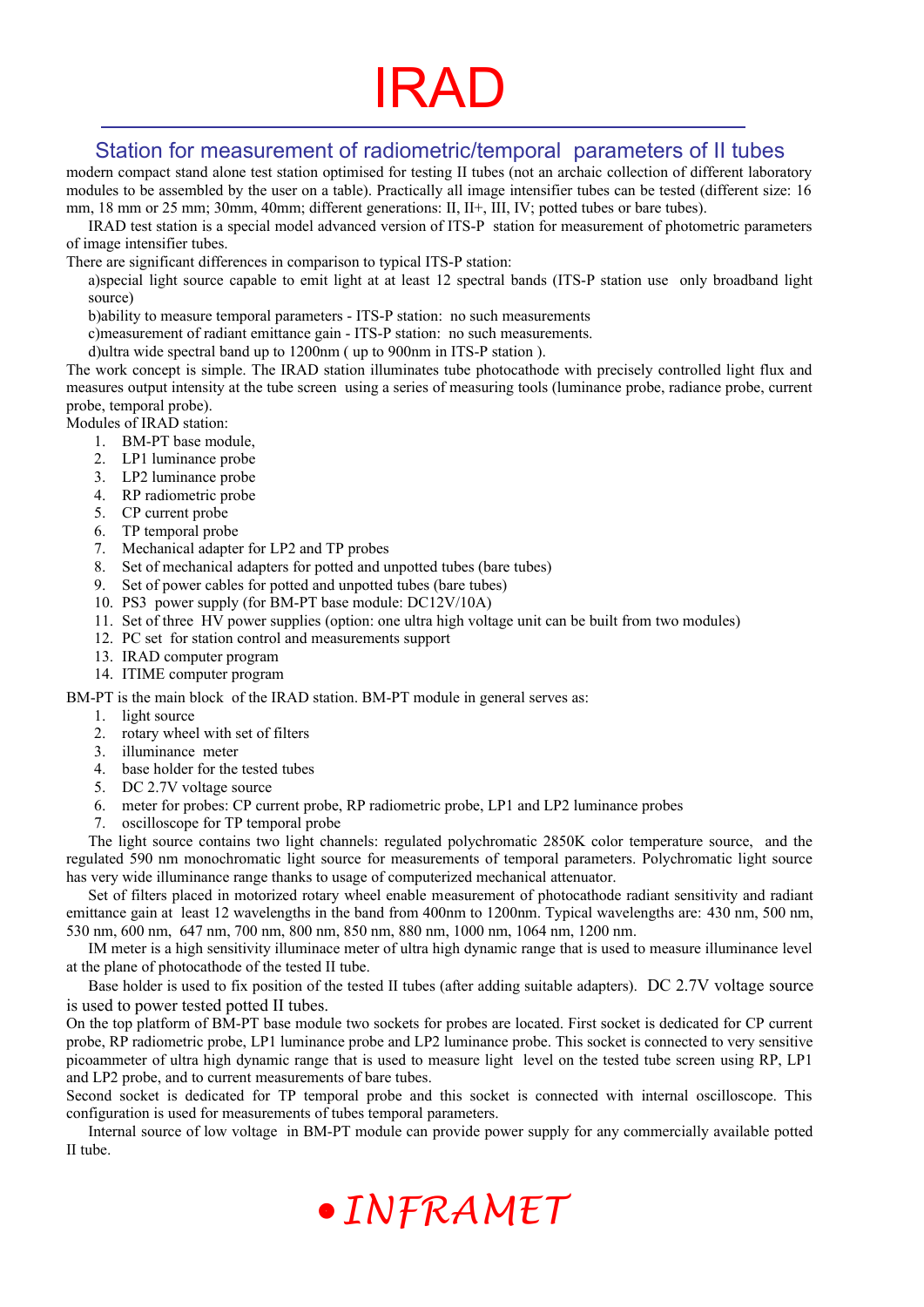# IRAF

### Station for measurement of radiometric/temporal parameters of II tubes

Adapter to the base tube holder enable optionally fixing to the BM-PT module any potted tube available on the market (please contact Inframet and let us know the list of tubes to be tested). Inframet can provide also mechanical holders for bare tubes on the basis of data provided by the customer.

#### **Test capabilities**

IRAD is a test station that enables measurement of photometric, radiometric and temporal parameters of image intensifier tubes needed during R&D projects. Spectral band of this station is expanded to range from 400nm to 1200nm. Measurement of photocathode radiant sensitivity and radiant emittance gain are possible at at least 12 wavelengths in the band from 400nm to 1200nm (range of typical ITS-P station is limited to 900nm). Next, the station enables testing tubes having big photocathodes. Maximal aperture of tested tubes is increased up to 40mm (typical ITS station enable testing tubes having photocathodes not bigger than 25 mm).

During photometric tests tube is uniformly illuminated. No image is created on the tube photocathode. The IRAD test station illuminates tube photocathode with precisely controlled light flux and measures output intensity at the tube screen. The IRAD station enable measurement important photometric, radiometric and temporal parameters of image intensifier tubes :

- 1. luminance gain,
- 2. radiant emittance gain,
- 3. saturation level
- 4. equivalent background input (EBI)
- 1. photocathode luminous sensitivity
- 2. radiant sensitivity.
- 3. rise time,
- 4. decay time and
- 5. phosphor decay time
- 6. operational stability.

The test procedures of most parameters used by the IRAD station are based on recommendations of the MIL series standards. Different versions of IRAD station of different measurement capabilities can be delivered.

#### **Why to test?**

- Photocathode luminous sensitivity and photocathode radiometric sensitivity –parameters determine potential tube sensitivity and tubes noise.
- Luminance Gain information how many times screen luminance is higher than illuminance at photocathode plane
- Saturation Level information about screen brightness when tube is saturated.
- EBI information about screen brightness when tube is not illuminated
- Radiant Emittance Gain information how many times radiance at screen plane is higher than irradiance at photocathode plane.
- $\bullet$  Rise time time needed by tube to be operational
- Decay time time needed by tube to switch off
- Phosphor decay time parameter that describes phosphor temporal inertia
- Operational stability information about temporal variation of screen brightness when input illumination is stable.

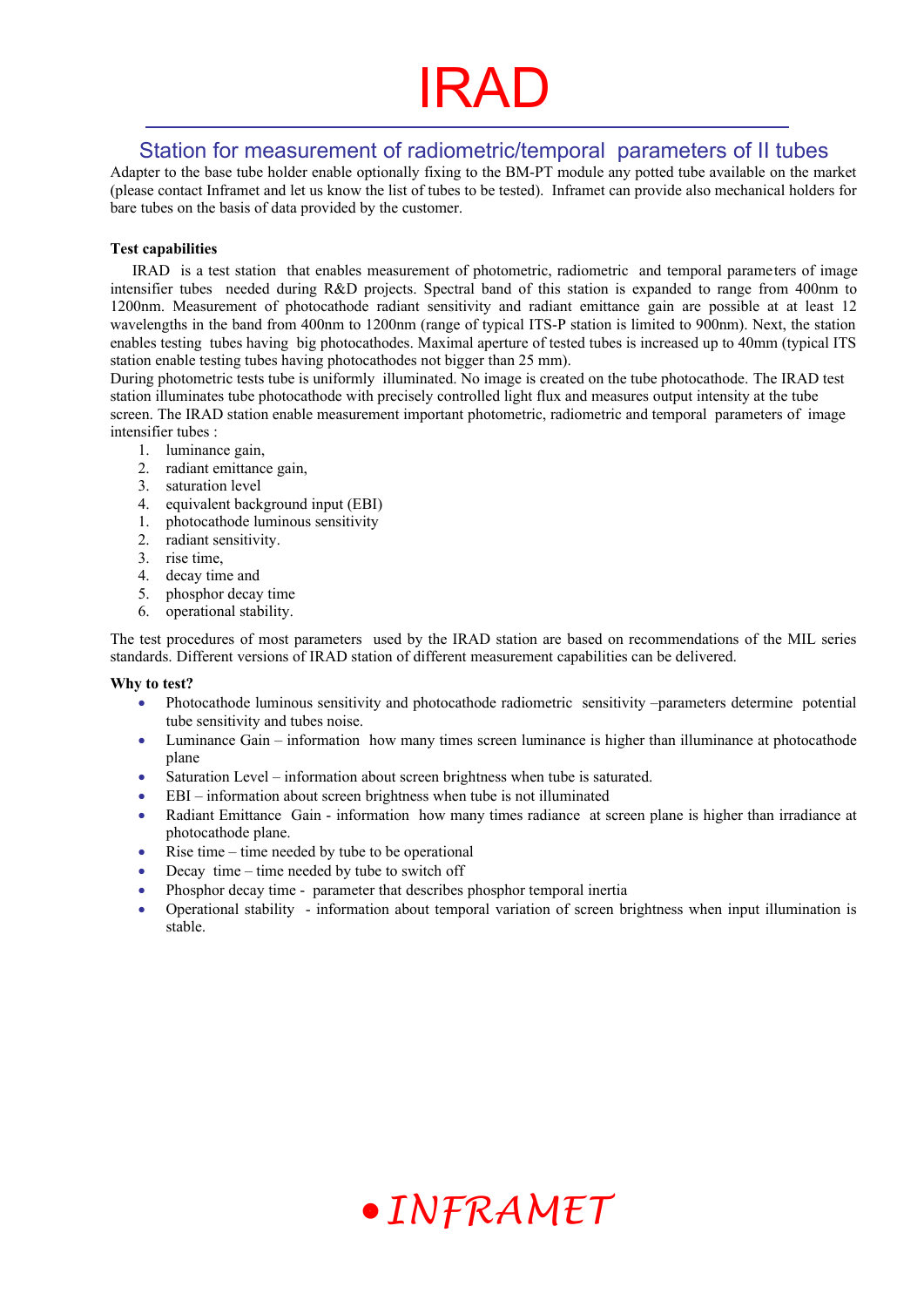### Station for measurement of radiometric/temporal parameters of II tubes

**Specifications** 

| Modules                                                | BM-PT base module, LP1 luminance probe, LP2 luminance probe, RP<br>radiometric probe, CP current probe, TP temporal probe, Mechanical adapter for<br>LP2 and TP probes, Set of mechanical adapters for potted and unpotted tubes<br>(bare tubes), Set of power cables for potted and unpotted tubes (bare tubes), PS3<br>power supply (for BM-PT base module: DC12V/10A), Set of three HV power<br>supplies, PC set for station control and measurements support, IRAD computer<br>program, ITIME computer program |
|--------------------------------------------------------|--------------------------------------------------------------------------------------------------------------------------------------------------------------------------------------------------------------------------------------------------------------------------------------------------------------------------------------------------------------------------------------------------------------------------------------------------------------------------------------------------------------------|
| 1. BM-PT base module                                   |                                                                                                                                                                                                                                                                                                                                                                                                                                                                                                                    |
| 1.1 Light source                                       |                                                                                                                                                                                                                                                                                                                                                                                                                                                                                                                    |
| Light Source type                                      | polychromatic 2850K color temperature halogen source                                                                                                                                                                                                                                                                                                                                                                                                                                                               |
| Spectral band of halogen light<br>source               | 400-1200nm                                                                                                                                                                                                                                                                                                                                                                                                                                                                                                         |
| Illuminance range                                      | At least $0.1\ 10^{-6}$ lx to $0.1$ lx                                                                                                                                                                                                                                                                                                                                                                                                                                                                             |
| Regulation resolution                                  | $0.1$ µlux (at low intensity range)                                                                                                                                                                                                                                                                                                                                                                                                                                                                                |
| Light regulation type                                  | continuous                                                                                                                                                                                                                                                                                                                                                                                                                                                                                                         |
| Regulation stability                                   | better than 2% of the set value                                                                                                                                                                                                                                                                                                                                                                                                                                                                                    |
| Light measurement uncertainty                          | better than $10\%$                                                                                                                                                                                                                                                                                                                                                                                                                                                                                                 |
| Light source aperture                                  | At least 40 mm                                                                                                                                                                                                                                                                                                                                                                                                                                                                                                     |
| 1.2 Spectral selector<br>Spectral band of light source | At least 400-1200nm                                                                                                                                                                                                                                                                                                                                                                                                                                                                                                |
| Method of spectral selection                           | A set of narrow-band optical filters on rotating wheel                                                                                                                                                                                                                                                                                                                                                                                                                                                             |
| Number of filters                                      | At least 12                                                                                                                                                                                                                                                                                                                                                                                                                                                                                                        |
| Central wavelength of the filters                      | 430 nm, 500 nm, 530 nm, 600 nm, 647 nm, 700 nm, 800 nm, 850 nm, 880 nm,                                                                                                                                                                                                                                                                                                                                                                                                                                            |
|                                                        | 1000 nm, 1064 nm, 1200 nm.                                                                                                                                                                                                                                                                                                                                                                                                                                                                                         |
| Half width of the filters                              | Not worse than 10nm                                                                                                                                                                                                                                                                                                                                                                                                                                                                                                |
| 1.3. Set of power supplies<br>Power supply no 1:       | Low voltage power supply DC2.7V                                                                                                                                                                                                                                                                                                                                                                                                                                                                                    |
|                                                        |                                                                                                                                                                                                                                                                                                                                                                                                                                                                                                                    |
| Power supply no 2:                                     | High voltage power supply 200-1000V (for photocathode)                                                                                                                                                                                                                                                                                                                                                                                                                                                             |
| Power supply no3:                                      | High voltage power supply 100-3000V (for MCP)                                                                                                                                                                                                                                                                                                                                                                                                                                                                      |
| Power supply no 4:                                     | High voltage power supply 1.1-11kV (for screen)                                                                                                                                                                                                                                                                                                                                                                                                                                                                    |
| Ripple                                                 | $< 0.1\%$                                                                                                                                                                                                                                                                                                                                                                                                                                                                                                          |
| Connection method                                      | Can be connected into a cascade                                                                                                                                                                                                                                                                                                                                                                                                                                                                                    |
| 1.4 Light measurement system                           |                                                                                                                                                                                                                                                                                                                                                                                                                                                                                                                    |
| Illumination range                                     | $0,1\times10^{-6}$ 200 lx                                                                                                                                                                                                                                                                                                                                                                                                                                                                                          |
| Measurement uncertainty                                | < 10%                                                                                                                                                                                                                                                                                                                                                                                                                                                                                                              |
| 1.5 CP current probe                                   |                                                                                                                                                                                                                                                                                                                                                                                                                                                                                                                    |
| Current measurement range<br>Current resolution        | 50 pA - 100μA<br>$10 \text{ pA}$                                                                                                                                                                                                                                                                                                                                                                                                                                                                                   |
| 2. System<br>for acquisition of                        |                                                                                                                                                                                                                                                                                                                                                                                                                                                                                                                    |
| optical signal                                         |                                                                                                                                                                                                                                                                                                                                                                                                                                                                                                                    |
| 2.1 LP1 luminance probe                                |                                                                                                                                                                                                                                                                                                                                                                                                                                                                                                                    |
| Spectral range                                         | similar to human eye                                                                                                                                                                                                                                                                                                                                                                                                                                                                                               |
| Measurement range                                      | 0.05 cd/m <sup><math>\sim</math></sup> 2 - 5000 cd/m $\sim$ 2                                                                                                                                                                                                                                                                                                                                                                                                                                                      |
| Resolution<br>Measurement uncertainty                  | $< 0.01$ cd/m <sup><math>\sim</math></sup> 2<br>$< 5\%$                                                                                                                                                                                                                                                                                                                                                                                                                                                            |
| 2.2 LP2 luminance probe                                |                                                                                                                                                                                                                                                                                                                                                                                                                                                                                                                    |
| Type                                                   | intensified silicon photodiode                                                                                                                                                                                                                                                                                                                                                                                                                                                                                     |
| Measurement range (linear range)                       | $10 \mu c d/m^2 - 1 \text{ med}/m^2$                                                                                                                                                                                                                                                                                                                                                                                                                                                                               |
| Resolution                                             | $10 \mu$ cd/m <sup><math>\gamma</math></sup> 2                                                                                                                                                                                                                                                                                                                                                                                                                                                                     |
| 2.3 TP temporal probe                                  |                                                                                                                                                                                                                                                                                                                                                                                                                                                                                                                    |
| Type                                                   | broadband fast silicon photodiode                                                                                                                                                                                                                                                                                                                                                                                                                                                                                  |
|                                                        |                                                                                                                                                                                                                                                                                                                                                                                                                                                                                                                    |